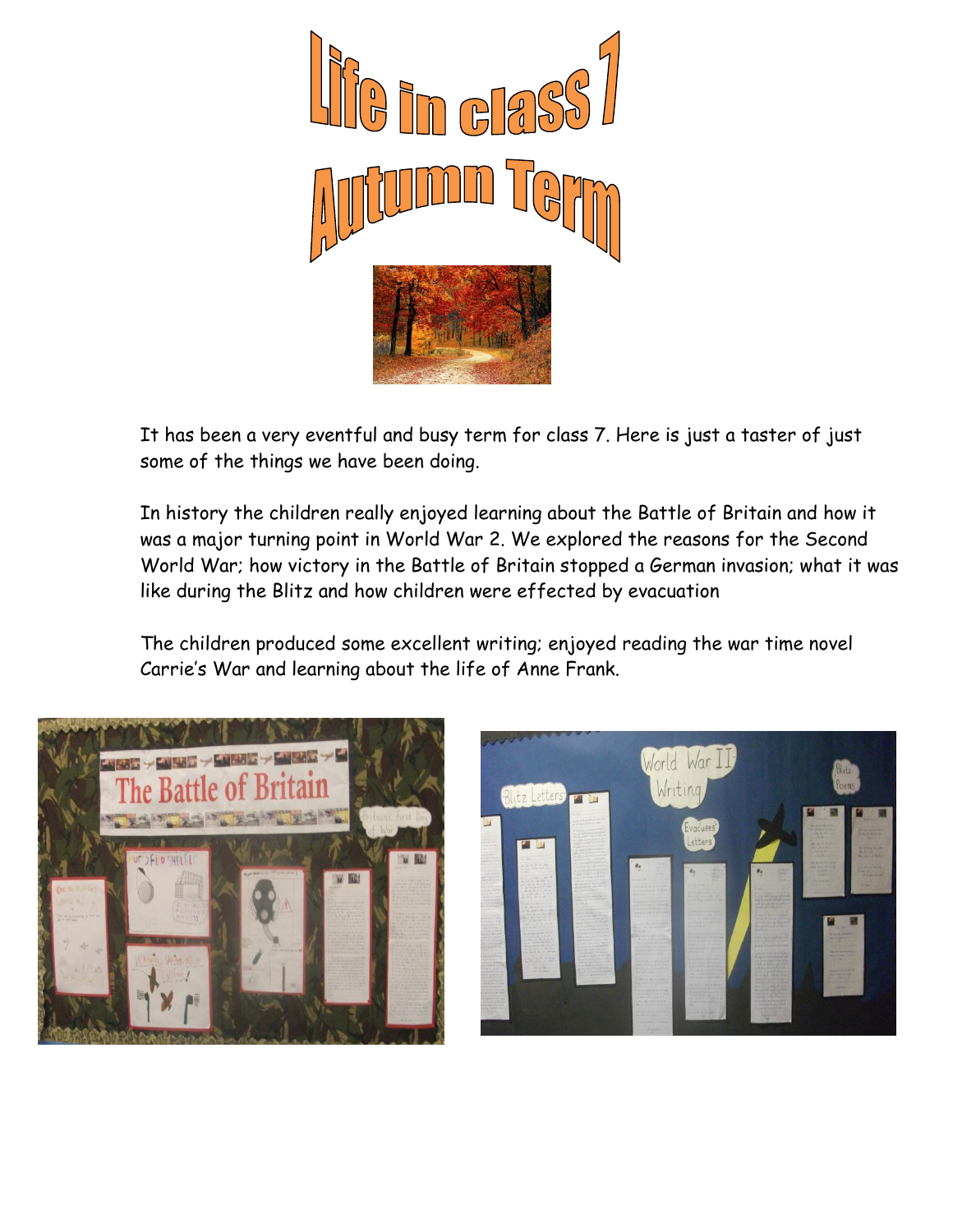In Art we studied the war time artist Henry Moore and sketched his 'shelter' drawings of people in air raid shelters.



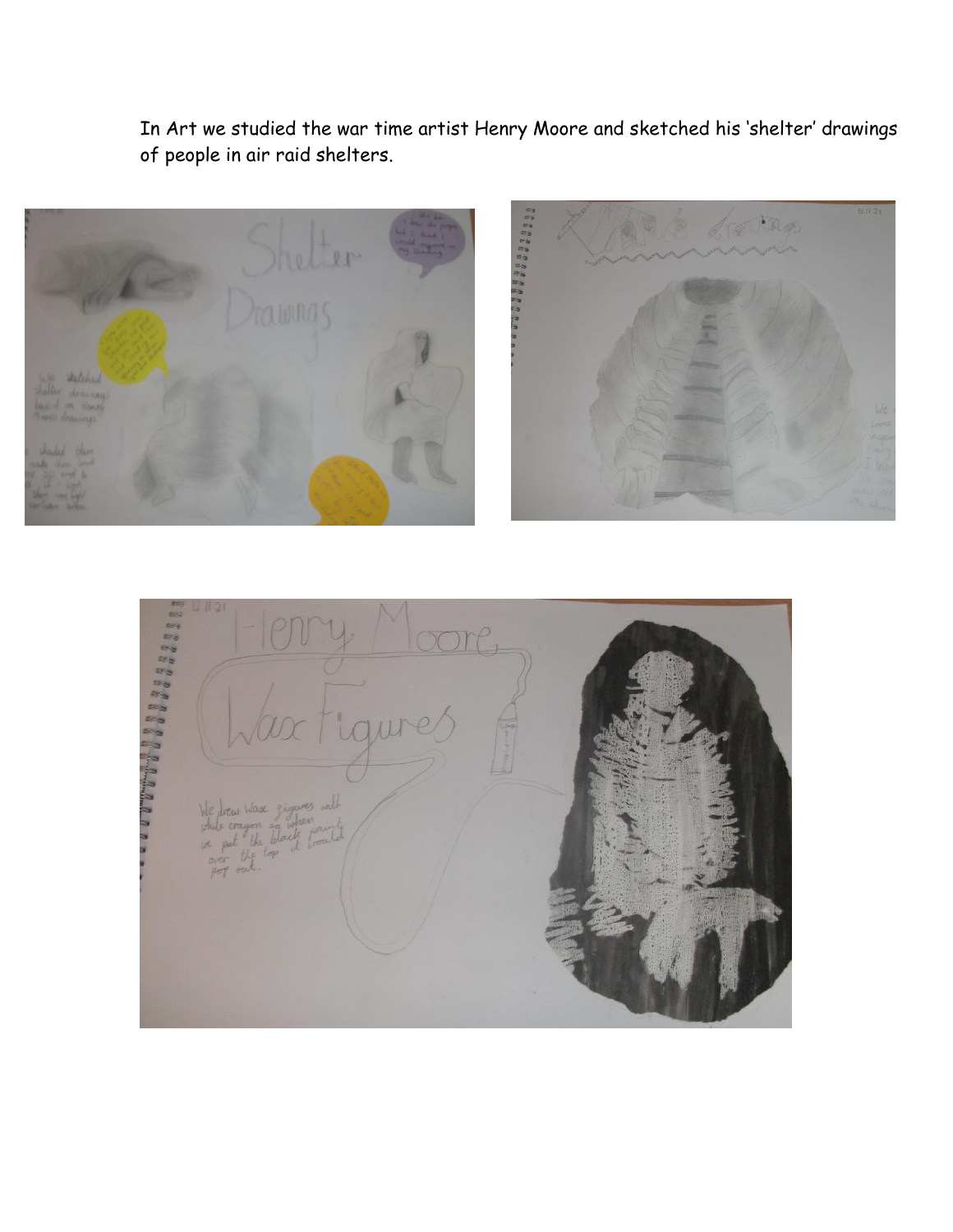We also looked at the work of Pablo Picasso and how he invented a new Art style called Cubism, which is portraying objects from different viewpoints.



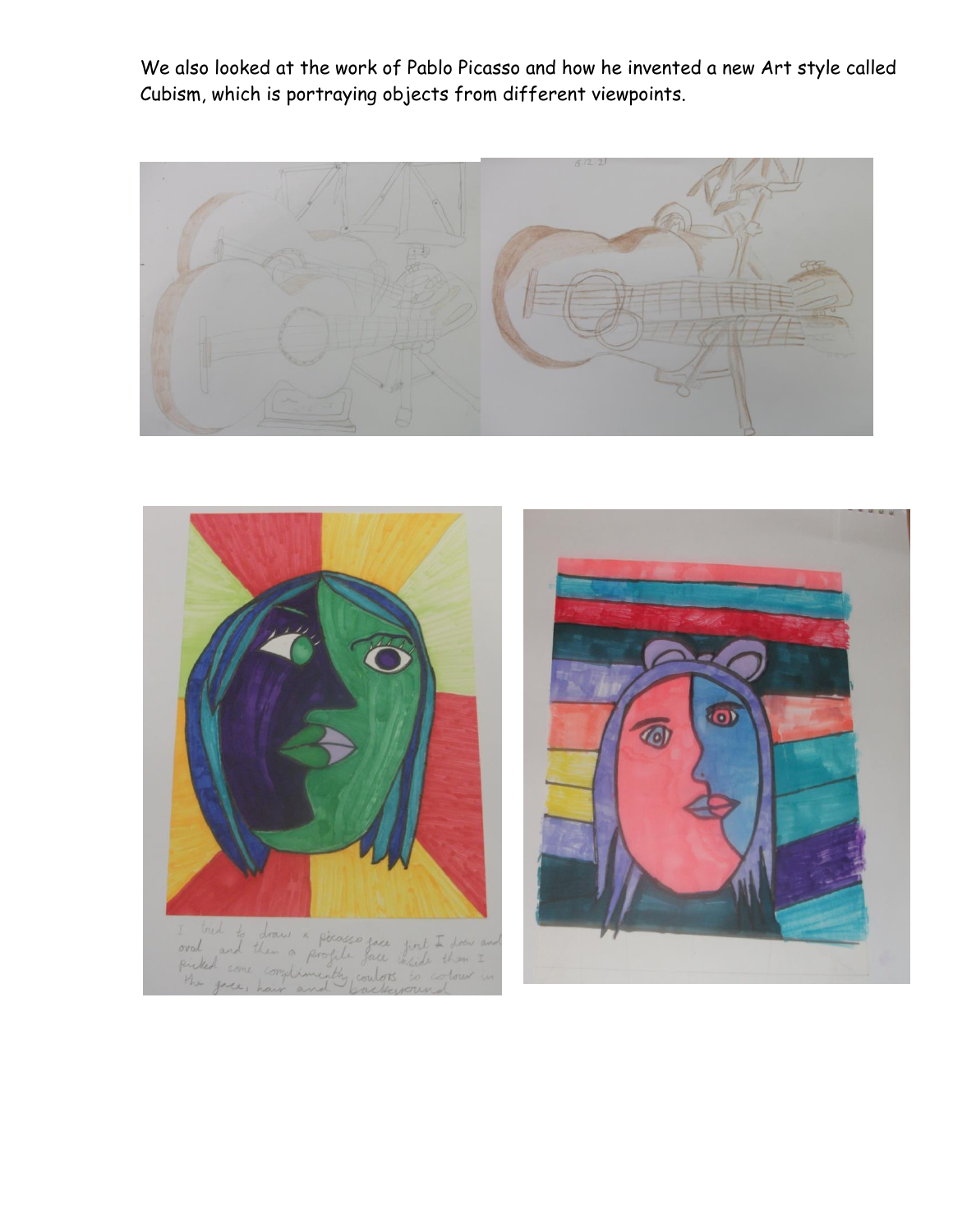In English we wrote some excellent stories and poetry and with our parent's help we wrote our autobiographies.



In Maths we consolidated our knowledge of number calculations and learned about percentages and fractions.

In Science we learned about light and how we see things and electrical circuits.

In PE we enjoyed playing Tag Rugby and hockey. Our Tag Rugby team did really well in the East Durham Tag Rugby Tournament which consisted of over 20 teams- winning our group before being knocked out in the semi- finals of the competition.